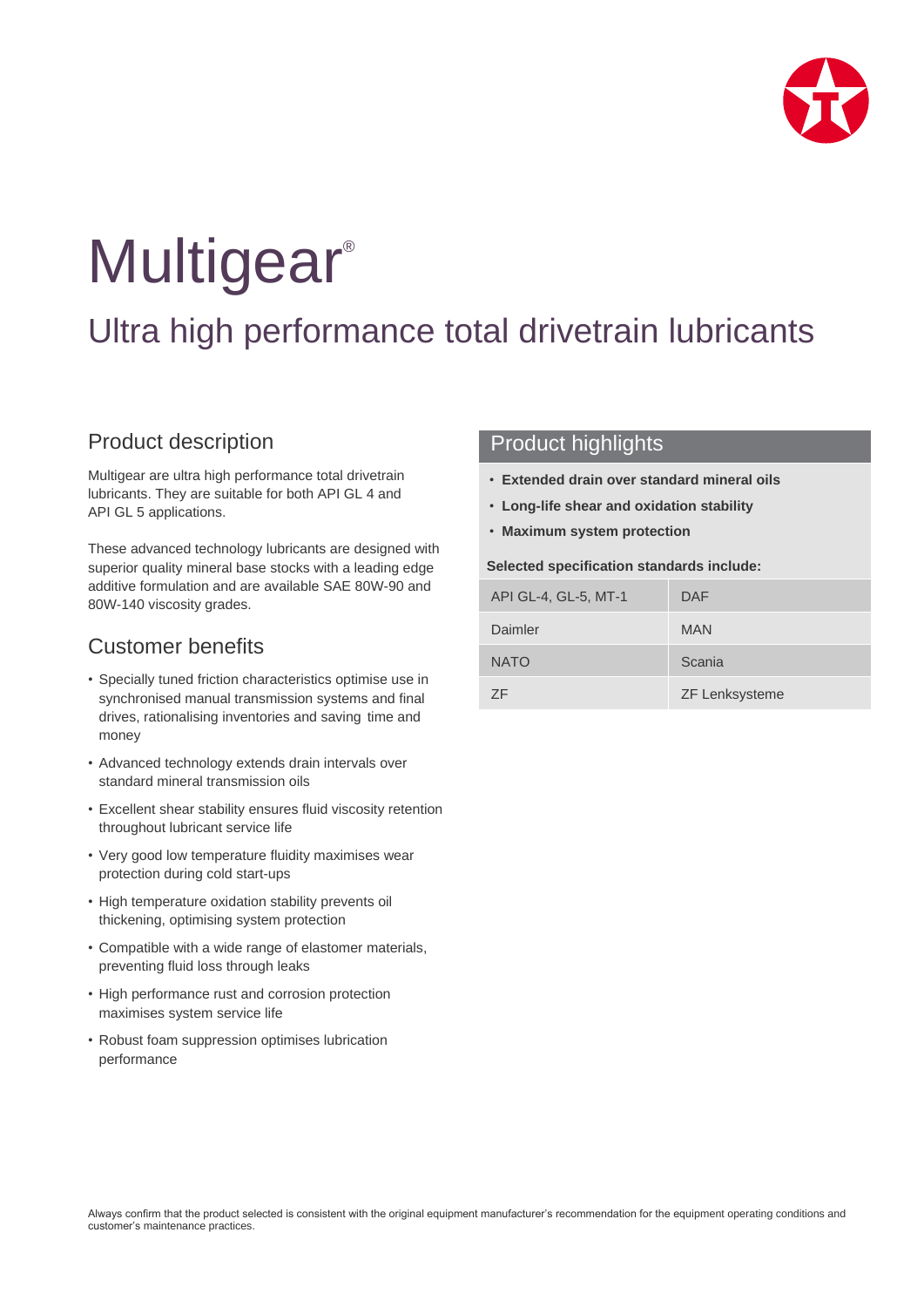## Applications

- Multigear is designed for use in manual automotive transmissions which require a fluid with API GL-4 or GL-5 performance, and for hypoid drive axles where an EP oil meeting API GL-5 or MT-1 is required. It meets the requirements of SAE J2360 (formerly MIL-PRF-2105E)
- High performance thermal stability makes Multigear suitable for use in applications with higher operating temperatures than is possible when using conventional mineral gear oils. It is also capable of longer service intervals, typically 75% longer than conventional mineral gear oils. (The precise service interval varies according to application and service severity – refer to the manufacturers' literature for further details)
- Multigear is not recommended for use in ZF transmissions fitted with intarders (this includes some models from constructors such as DAF and MAN). For these exceptions, use an approved fluid such as Multigear MTF 75W-80

## Approvals, performance and recommendations

#### **Performance**

| <b>Viscosity Grade</b> |                                 | 80W-90                               | 80W-140                              |
|------------------------|---------------------------------|--------------------------------------|--------------------------------------|
| $\cdot$ API            | $GL-4$                          | Meets requirements                   | Meets requirements                   |
| $\cdot$ API            | GL-5                            | Meets requirements                   | Meets requirements                   |
| $\cdot$ API            | $MT-1$                          | Meets requirements                   | Meets requirements                   |
| $\cdot$ DAF            | Gearbox oil for Eaton gearboxes | Meets requirements                   |                                      |
| $\cdot$ DAF            | Gearbox oil for ZF gearboxes    | Approved <sup>[1]</sup>              | $\overline{\phantom{a}}$             |
| $\cdot$ DAF            | Rear axle without hub reduction | Meets requirements <sup>[2][4]</sup> | Meets requirements <sup>[2][5]</sup> |
| $\cdot$ DAF            | Rear axle with hub reduction    | Meets requirements [3] [4]           | Meets requirements [3] [5]           |
| • Daimler              | MB 235.0                        | Suitable for application             |                                      |
| $\cdot$ MAN            | 341 Type E2                     | Approved                             |                                      |
| $\cdot$ MAN            | 3343 Type M                     | Approved                             |                                      |
| • NATO                 | $0 - 226$                       | Meets requirements                   | $\qquad \qquad \blacksquare$         |
| • NATO                 | $0 - 228$                       |                                      | Meets requirements                   |
| • Scania               | STO 1:0                         | Approved <sup>[6]</sup>              | Approved <sup>[7]</sup>              |

#### A Chevron company product